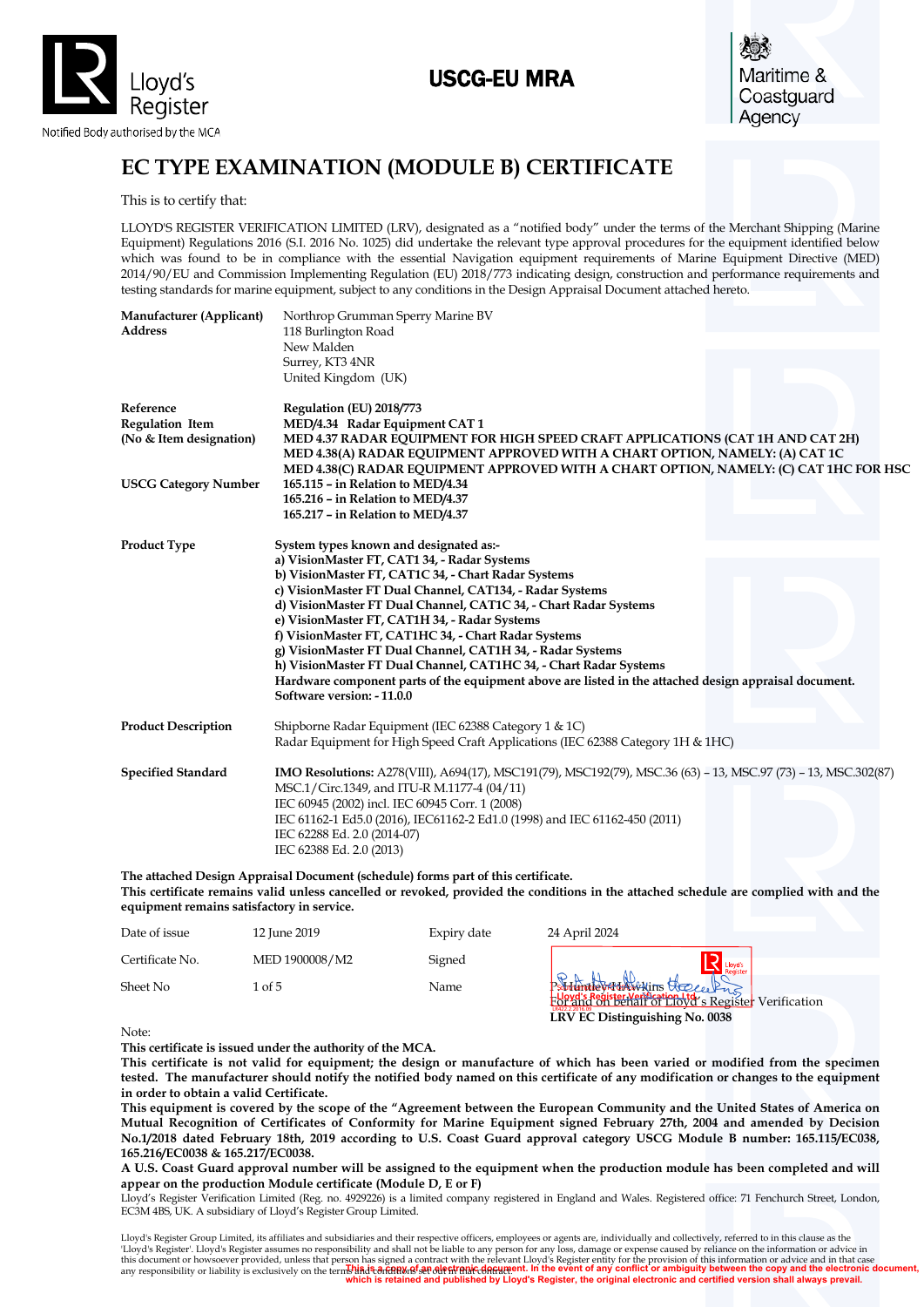

*71 Fenchurch Street, London, EC3M 4BS Telephone 020 7423 2416 Fax 020 7423 2053 Email med@lr.org*

Page 2 of 5 Document number MED 1900008/M2 Issue number 1

### **DESIGN APPRAISAL DOCUMENT**

| Date         | Quote this reference on all future communications |
|--------------|---------------------------------------------------|
| 12 June 2019 | UKITSO/ETS/TA/PHH/WP35151589                      |

### **ATTACHMENT TO EC TYPE EXAMINATION (MODULE B) CERTIFICATE No. MED 1900008/M2**

The undernoted documents have been appraised for compliance with the relevant requirements of International Conventions and European Union legislation for the EC Type Examination of Marine Equipment for use on Merchant Ships Registered in the European Economic Area.

This Design Appraisal Document (schedule) forms part of the Certificate.

This Certificate is an amendment of Certificate No. MED 1900008/M1.

### **HARDWARE DETAILS**

Schedule 1 – Type numbers of processor and display unit. Processor – 65901AT, 65901AU, 65901AE(Dual), and 65901AF (Dual) Display - 65926H, 65926P, 65926L (25.5") or 65823A, 65923C (23.1") PCIO Interface Unit – 65900AA or 65900AB and Auxiliary PCIO Interface Unit for Dual – 65940AA Control Panel – 65903AF, 65903AG, 65903KF or 65903KG Security Device – 32SDR001, 32SDR002, 32SDR005, 32SDR006 or 32SDT001, 32SDT002, 32SDT005 or 32SDT006

### **NOTES**

- 1. The 32SDR005 or 32SDT005 Multi-node security device allows operation of an integrated multi display ships bridge. A security string defines the product type on all the nodes for a particular vessel's bridge operating plan. The product type must be set to CAT1 Radar, CAT1C Chart Radar or Total Watch as appropriate.
- 2. The 32SDR006 or 32SDT006 Total Watch security device enables operation as a Multi-function workstation and allows the operator to switch between Chart Radar, ECDIS and conning display. This certificate only applies when the mode is set to Chart Radar for a Total Watch system.
- 3. This approval remains valid for Minor software amendments, as allowed by the 11.0.x numeric format, where written details of the modifications have been submitted to and accepted by the Notified Body.
- 4. Image Transfer to a Voyage Data Recorder via IEC 61162-450 Interface.

Schedule 2 – Type numbers of transceivers, turning units and antennae.

10kW X-Band Transceivers and Turning Units – 65910\*AR,65910\*AT,65910\*AU, where \* can be M, N, P, T or W. 25kW X-Band Transceivers and Turning Units – 65925\*AR,65925\*AT,65925\*AU, where \* can be M, N, P, T or W. 10kW X-Band Transceivers (Bulkhead) – 65810E, 65810F, 65810G, 65810H and 65810L. 25kW X-Band Transceivers (Bulkhead) – 65825E, 65825F, 65825G, 65825H and 65825L. X-Band Turning Unit (Bulkhead)– 65901BAR, 65901CAR, 65901CAT or 65901CAU X-Band Antennae – 65604A, 65606A or 65608A. S-Band Transceivers – 65830M\*R, 65830N\*R, 65830N\*T or 65830N\*U, where \* can be E, F, G, H, J, K, L, M, P, Q, R or S S-Band Transceivers (Bulkhead) – 65831A or 65831B. S-Band Turning Unit – 65830B\*R, 65830C\*R, 65830C\*T or 65830C\*U where \* can be E, F, G, H, J, K, L, M, P, Q, R or S Scanner Control Unit – 65837AB, 65837AC, 65837AE, 65837AF or 65837AH S-Band Antennae – 65612A Schedule 3 – Ancillary Units Interswitches – 65842A and 65846A. Slave junction Box – 65849A. Network Serial Interface – 4802181 Kit Format Units – 65900614, 65900615, 65900667, 65900635 and 65900625 Secure Maritime Gateway – 67050FA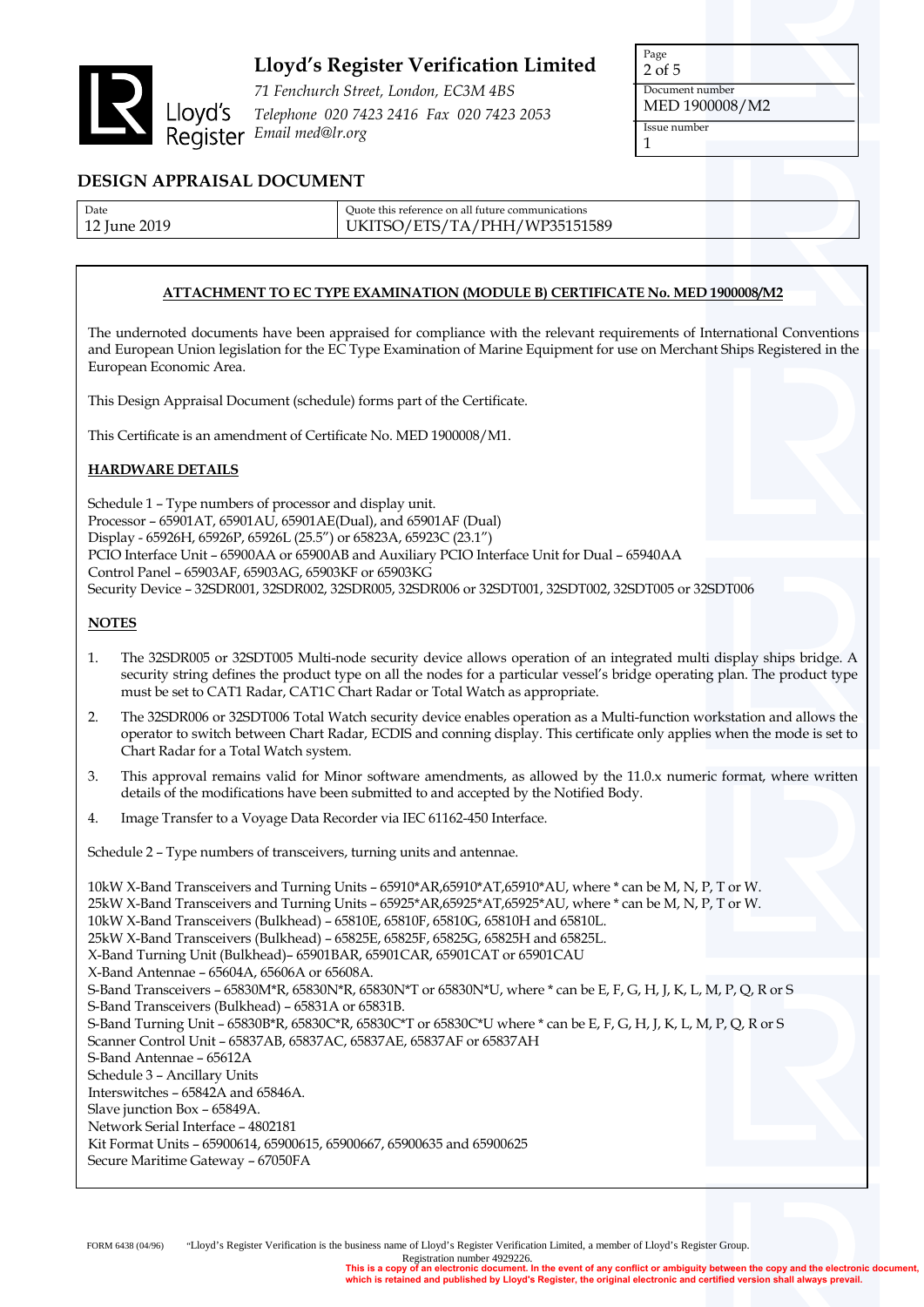

*71 Fenchurch Street, London, EC3M 4BS Telephone 020 7423 2416 Fax 020 7423 2053 Email med@lr.org*

Page 3 of 5 Document number MED 1900008/M2 Issue number

1

### **DESIGN APPRAISAL DOCUMENT**

| Date         |
|--------------|
| 12 June 2019 |

Quote this reference on all future communications UKITSO/ETS/TA/PHH/WP35151589

### **ATTACHMENT TO EC TYPE EXAMINATION (MODULE B) CERTIFICATE No. MED 1900008/M2**

### **APPROVAL DOCUMENTATION**

| QINETIQ/D&TS/SES/TC0703744<br>Change Note 65612/124<br>Change Note 65801/077<br>Change Note 65901/115<br>Change Note JLR025A<br>Change Note JLR037 Issue 1<br>Change Note JLR039 (SC4 EEPROM) Issue 2<br>Change Note JLR042<br>Change Note JLR043<br>Change Note JLR045 (VisionMaster 340 Pedestal Console)                                                                                                                         | 30.03.2007<br>07.02.2012<br>06.03.2012<br>04.11.2013<br>05.04.2017<br>28.10.2016<br>14.03.2017<br>15.06.2017<br>26.06.2017<br>02.01.2018 |
|-------------------------------------------------------------------------------------------------------------------------------------------------------------------------------------------------------------------------------------------------------------------------------------------------------------------------------------------------------------------------------------------------------------------------------------|------------------------------------------------------------------------------------------------------------------------------------------|
| Change Note JLR047 (ISIC PCM4 Q87 (65901AF)<br>Change Note JLR048 (ISIC 65926P Display)                                                                                                                                                                                                                                                                                                                                             | 21.03.2018<br>22.05.2018                                                                                                                 |
| VisionMaster Technical File<br>VMFT V.7.0 Impact Assessment + Results<br>VMFT V8.0 Impact Assessment + Results<br>VMFT V9.0 Impact Assessment + Results<br>IA-V10-NML-008 (Impact Assessment VMFT 10.0.0)<br>IA-V10.0.1-NML-009 (VMFT V10.0.1 Impact Assessment)<br>GA-V11-NML-002 (Gap Analysis IEC 61162-1 Ed. 4 to Ed. 5)<br>IA-V11-NML-011 (Impact Assessment VMFT V11.0.0)<br>Radar/Chart Radar User Guide, 65900010-14 Rev. C | 10.06.2015<br>18.02.2015<br>15.04.2016<br>20.03.2017<br>18.09.2017<br>13.02.2018<br>18.10.2017<br>11.12.2018                             |
| VisionMaster Ships Manual 65900011V1-18 Rev A                                                                                                                                                                                                                                                                                                                                                                                       |                                                                                                                                          |
| VisionMaster Ships Manual 65900011V2-18 Rev A                                                                                                                                                                                                                                                                                                                                                                                       |                                                                                                                                          |
| Hatteland Display, HD 26T22 MMD - IEC 60945 & IACS E10 Statement DOC205830-1-1-Rev. 3                                                                                                                                                                                                                                                                                                                                               |                                                                                                                                          |
|                                                                                                                                                                                                                                                                                                                                                                                                                                     |                                                                                                                                          |
| <b>TEST REPORTS</b>                                                                                                                                                                                                                                                                                                                                                                                                                 |                                                                                                                                          |
| DANAK-196393<br>BO613465/1<br>ECDIS Monitor, LCD, Test Procedure and Report<br><b>DANAK-198181</b><br>DANAK-198236<br>JA 340-8596-4<br>JA 340-8596-2                                                                                                                                                                                                                                                                                | 04.09.2002<br>24.12.2004<br>13.04.2005<br>23.12.2005<br>20.01.2006<br>16.03.2006<br>08.05.2006                                           |
| JA 340-8596-1                                                                                                                                                                                                                                                                                                                                                                                                                       | 14.07.2006                                                                                                                               |
| MET EMC19618-EN60945                                                                                                                                                                                                                                                                                                                                                                                                                | 28.08.2006                                                                                                                               |
| TL1016<br>QINETIQ/D&TS/SS/CR0607592/1.0<br>Sperry Marine Report 5000657<br>BSH 46162/0040380/07<br>DANAK-198899 Revision 2                                                                                                                                                                                                                                                                                                          | 30.10.2006<br>06.12.2006<br>28.06.2007<br>12.09.2007<br>10.12.2007                                                                       |
| QINETIQ/EMEA/iX/CR070194/Issue 1.0<br>QINETIQ/EMEA/iX/CR0802757/Issue 1.1<br>DNV 2008-3142<br>QINETIQ/MS/EES/TSTR0801152/1.1                                                                                                                                                                                                                                                                                                        | 20.12.2007<br>19.02.2008<br>11.03.2008<br>08.07.2008                                                                                     |
| DANAK-1910255<br>QINETIQ/MS/EES/TSTR0801808/1                                                                                                                                                                                                                                                                                                                                                                                       | 18.08.2008<br>29.08.2008                                                                                                                 |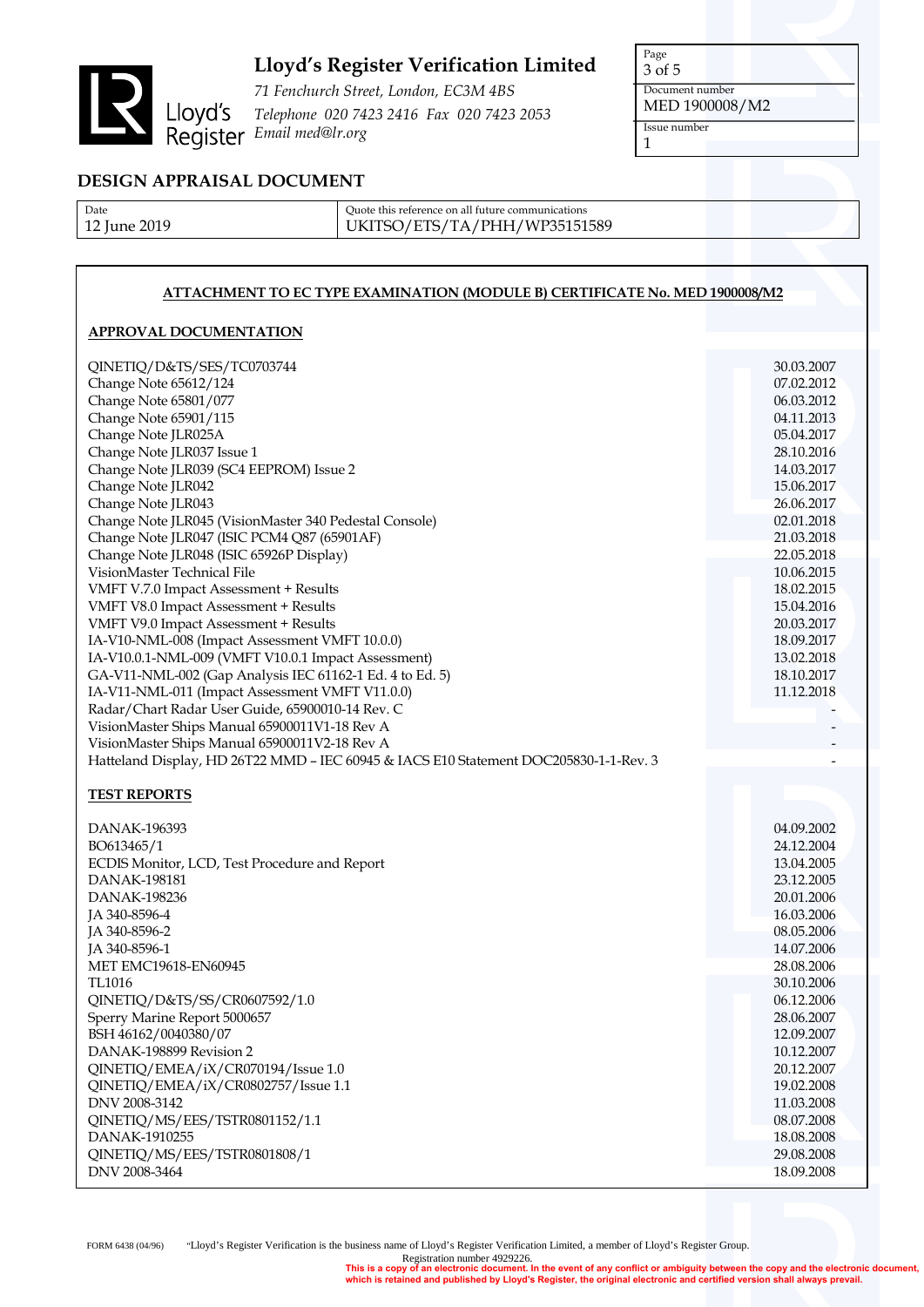

*71 Fenchurch Street, London, EC3M 4BS Telephone 020 7423 2416 Fax 020 7423 2053 Email med@lr.org*

Page 4 of 5 Document number MED 1900008/M2 Issue number 1

### **DESIGN APPRAISAL DOCUMENT**

Date 12 June 2019 Quote this reference on all future communications UKITSO/ETS/TA/PHH/WP35151589

### **ATTACHMENT TO EC TYPE EXAMINATION (MODULE B) CERTIFICATE No. MED 1900008/M2**

| QinetiQ/MS/EES/TC0802918<br>QinetiQ/MS/EES/TC0803242                                                    | 17.10.2008<br>14.11.2008 |
|---------------------------------------------------------------------------------------------------------|--------------------------|
| TL1316                                                                                                  | 29.06.2009               |
| QINETIQ/MS/EES/TC0905317                                                                                | 14.12.2009               |
| QINETIQ/MS/EES/TSTR0903808/3.0                                                                          | 14.12.2009               |
| QINETIQ/MS/EES/TSTR0904084/3                                                                            | 15.12.2009               |
| TUV 75906944 Report 01 Issue 1                                                                          | 14.01.2010               |
| DANAK-1910681 Revision B                                                                                | 25.01.2010               |
| DNV 2010-3124 rev. 2                                                                                    | 13.08.2010               |
| QINETIQ/TEG/TECS/TSTR1000030                                                                            | 19.08.2010               |
| QINETIQ/TEG/TECS/TC1100272                                                                              | 02.02.2011               |
| DANAK 1911472                                                                                           | 18.07.2011               |
| QINETIQ/TEG/TECS/TSTR1102226                                                                            | 22.08.2011               |
| QINETIQ/MS/WD/TSTR1201598                                                                               | 03.07.2012               |
| DANAK 1912564                                                                                           | 02.11.2012               |
| TUV 7590230 Report 01 Issue 01                                                                          | 22.11.2012               |
| TUV 75924948 Report 01 Issue 1.0                                                                        | April 2013               |
| TUV 75931934 Report 01 Issue 1.0                                                                        | April 2013               |
| SP4P07869                                                                                               | 05.12.2014               |
| SP4P00022-2                                                                                             | 06.05.2014               |
| SP5P05969-1                                                                                             | 30.10.2015               |
| SP6P03819-2                                                                                             | 13.09.2016               |
| APPLICA Test and Certification, 21009, rev 0                                                            | 10.02.2017               |
| Hatteland Display, DOC102352-4, rev 2                                                                   | 03.04.2017               |
| Hatteland Display, DOC102351-1, rev 2                                                                   | 05.04.2017               |
| Hatteland Display, DOC102352-3, rev 1                                                                   | 11.11.2016               |
| TR-V10-NML-004 (IEC 62288-2014 Test Report) Issue: 2                                                    | 18.09.2017               |
| VisionMaster FT Release 10.0.0 System Performance Test Report                                           | 04.09.2019               |
| TR-V10-NML-005 (IEC 62388-2013 Test Report) Issue 1                                                     | 18.09.2017               |
| TR-V10.0.1-NML-010 (IEC 62288 - 2014 Test Report)                                                       | 12.02.2018               |
| TR-V10.0.1-NML-011 (MSC.302(87) Test Report)                                                            | 12.02.2018               |
| TR-V10 0 1-NML-012 (System Performance Test) Issue 2<br>TR-V11-NML-015 (IEC 61162-1 - 2016 Test Report) | 16.02.2018               |
| TR-V11-NML-017 (IEC 62288 - 2014 Test Report)                                                           | 12.11.2018<br>12.11.2018 |
| TR-V11-NML-018 (IEC 62388 - 2013 Test Report)                                                           | 12.11.2018               |
| TR-V11-NML-019 (System Performance Test)                                                                | 12.11.2018               |
| 103230862LHD-001 (Intertek Environmental Test Report)                                                   | 06.12.2017               |
| 103230862LHD-001 ISS 4 (Intertek EMC Test Report)                                                       | 02.01.2018               |
| 416.095.1 (kmf_suv_magicnetgwr)                                                                         | 17.06.2016               |
| 416.095.2 (kmf_klima_magicnetgwr)                                                                       | 11.05.2016               |
| 416.095.3 (emc_nomatronics_magicnetgwr)                                                                 | 18.05.2016               |
| 962 (CSD_MagicNet)                                                                                      | 08.03.2017               |
|                                                                                                         |                          |